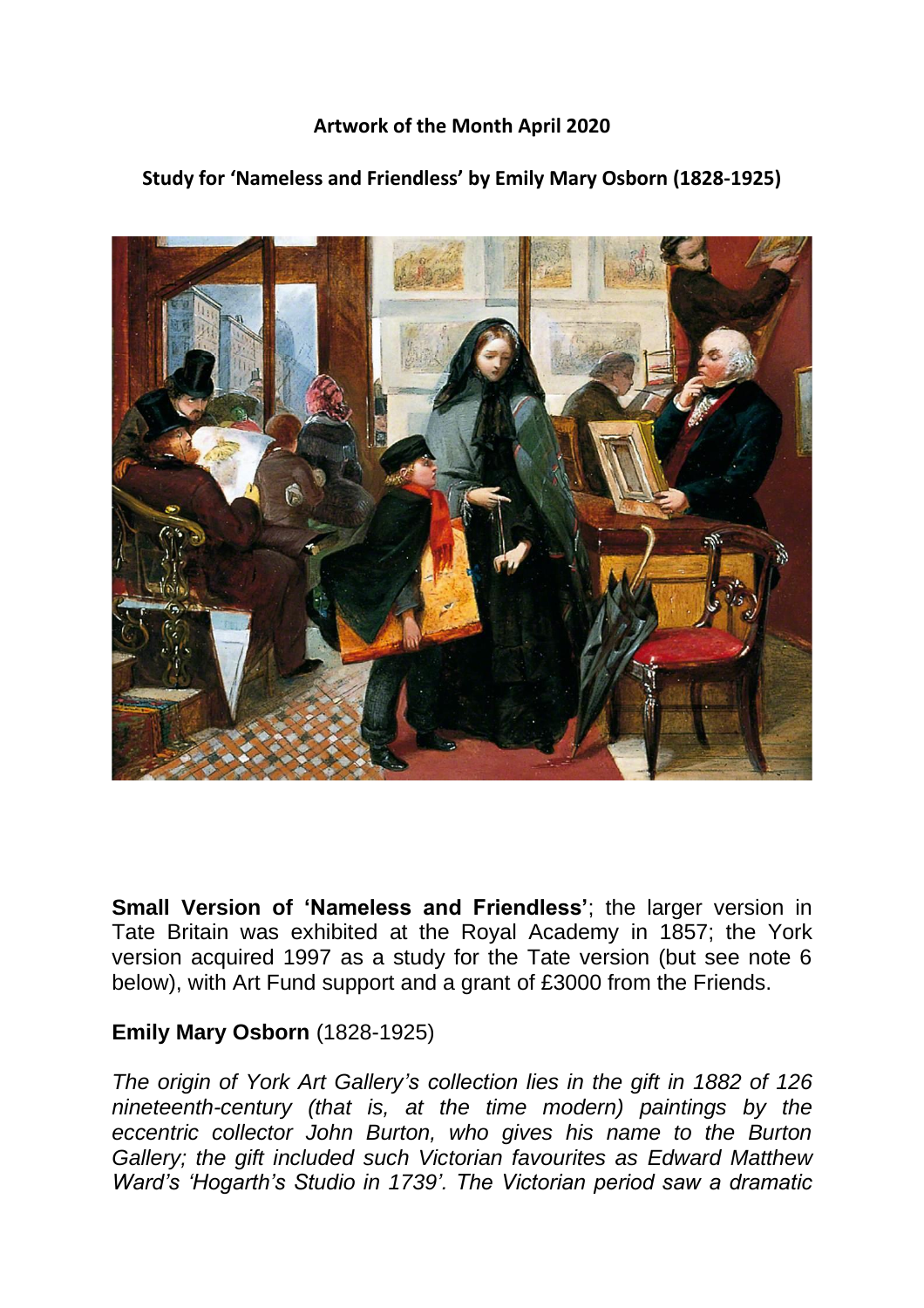*increase in the number of registered women fine artists, from fewer than 300 in the census of 1841 to 3,700 in 1901 (for male artists the numbers are 4000 and nearly 14,000). Here Dorothy Nott, a former Chair of the Friends whose PhD at the University of York was on the work of the distinguished battle painter Elizabeth Thompson, Lady Butler (who incidentally narrowly missed by two votes becoming the first elected female Associate Member of the Royal Academy) writes about a remarkable small painting by a woman artist of the period in the Gallery's collection.*

In 1844, when Sarah Stickney Ellis published her manual *The Family Monitor and Domestic Guide*, she advised her women readers not to excel at any one activity. Instead, she argued for a tolerable standard in a wide range of accomplishments. Her reasons were twofold, first, to ensure at least a basic knowledge of a variety of topics so as to facilitate social intercourse and, secondly, to prevent women from posing a threat to their male counterparts. Art, she believed, had the advantage of being a quiet and unobtrusive pastime to be pursued as a hobby and not a profession. That was a privilege best left to men. Her views were shared by the art critic John Ruskin, who believed that education for women was to be directed towards making them wise "not for self-development" but rather for "self-renunciation". He saw the house as sacred and a shelter for the weary male soul against the outside world, promoting the doctrine of "separate spheres" which he claimed to be derived from nature. Men were the doers with their intellect for discovery, speculation and invention; women were designed to arrange "sweet ordering" within the domestic sphere.<sup>ii</sup>

Serious instruction in art for women was difficult to pursue in the nineteenth century, and it was not until 1893 that they were eventually allowed to draw from a (nearly) nude male model in a segregated life class.iii According to Eliza Bridell-Fox, herself an artist, "no advantages whatever were offered in the Government schools to those female artists who desired to attain proficiency in any branch of art, except decorative art." iv

Nevertheless, women in the nineteenth century did paint and did so professionally, as evidenced by the societies and galleries created for them to compete, exhibit, and sell. More problematic was their struggle for recognition as professional artists in the wider art world and the ability to make a living from their work. This dilemma is nicely encapsulated in Emily Mary Osborn's 1857 painting *Nameless and Friendless*, a version of which is held in York Art Gallery's collection and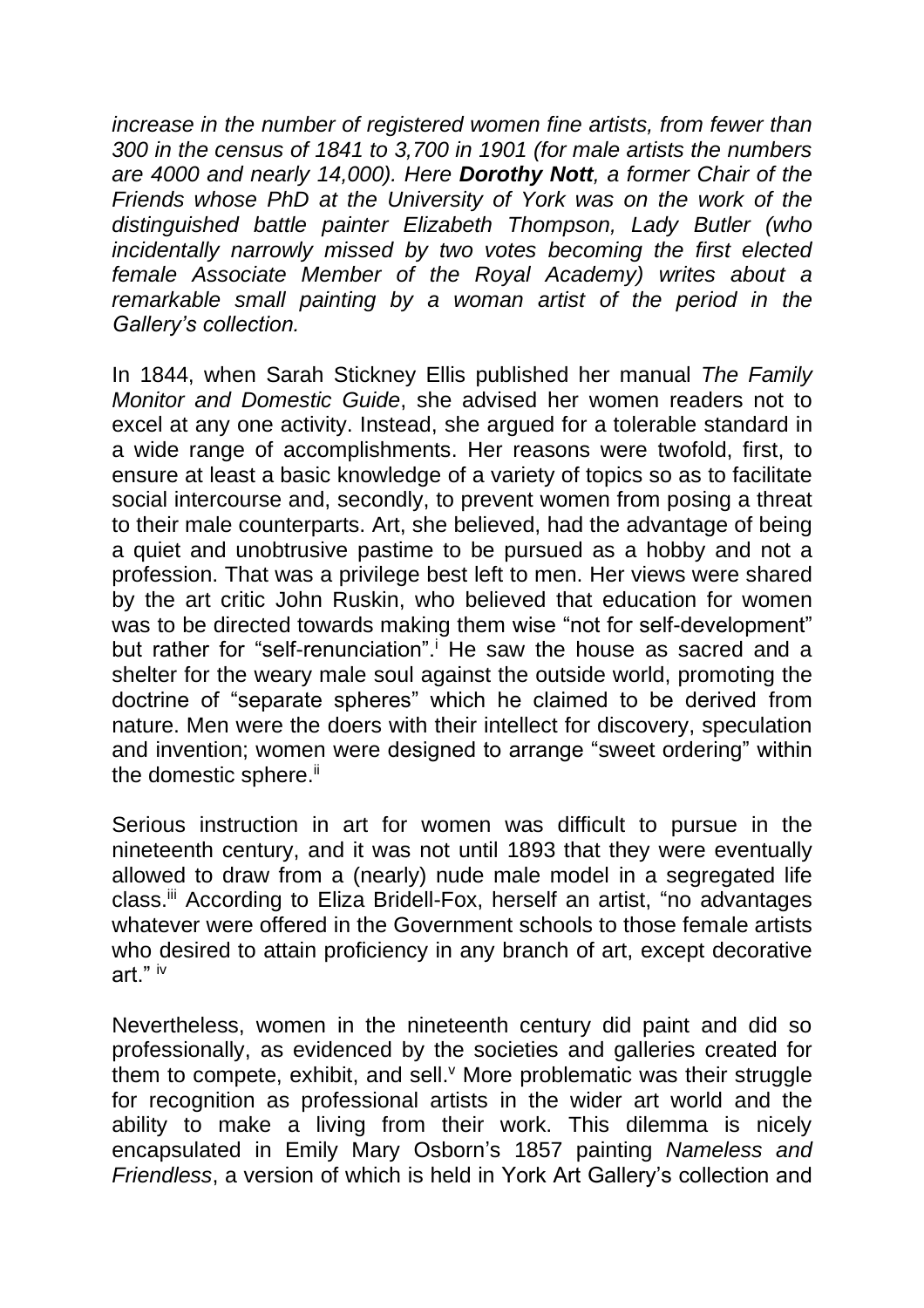was until recently on view in Madsen 2.<sup>vi</sup> As the art historians Linda Nochlin and Ann Sutherland Harris have observed, it is significant for being "one of the rare nineteenth century paintings to deal directly with the lot of the woman artist."vii Osborn's richly complex work shows an aspiring and probably impecunious female artist standing before an elderly and sceptical art dealer as he scrutinizes her work. She is exposed, standing centre-stage, highlighted dramatically by the light falling on her face and hands. She is clearly not regarded as a woman of influence by the dealer, who pointedly fails to offer her a seat on the vacant chair beside his desk. The artist is young, and, as the absence of a ring would suggest, unmarried (or possibly a widow). Her clothes and umbrella verge on the shabby; her eyes are downcast as she waits patiently, almost penitentially, for the dealer's pronouncement, though it is easy to imagine that, but for a pressing need to earn, she would willingly make a quick escape to avoid a disappointing verdict. Beside her is a young boy, possibly her brother, carrying a second canvas, which the dealer may or may not ask to see. It is altogether a humiliating experience, and one that a Victorian audience would understand, reading the painting like a novel.

But this is not the end of the story. To the left of the canvas sit two welldressed gentlemen in top hats, ostensibly viewing some prints of a slightly salacious nature, but in fact eyeing up the young woman. Although she entered the shop as an artist, she is now being objectified; by the dealer as an object of pity and of little artistic value and by the two voyeurs as an object of desire. Her humiliation is complete, a victim of her class, and, more particularly, of her gender.

Osborn was not entirely unknown by 1857, having exhibited at the Royal Academy since 1851, but *Nameless and Friendless* was her first real success, both at the Academy and again at the International Exhibition in London in 1862. The *Art Journal* in 1864 called it "a work that attracted the notice of many a visitor by the pathetic story it told". Viii When first shown, it was accompanied by the wording "The rich man's wealth is his strong city: the destruction of the poor is their poverty."ix Osborn was known for her truthful representations of contemporary issues concerning women, children and poverty, using her art as a vehicle for highlighting social issues. This is not to deny that the work, even if this version is a study, is a work of quality. The painting is careful, the brushwork precise. Muted dark tones are chosen for the woman's shapeless clothing set against a wall of contrasting paintings; the composition is compelling, holding the artist in the centre, profiling her